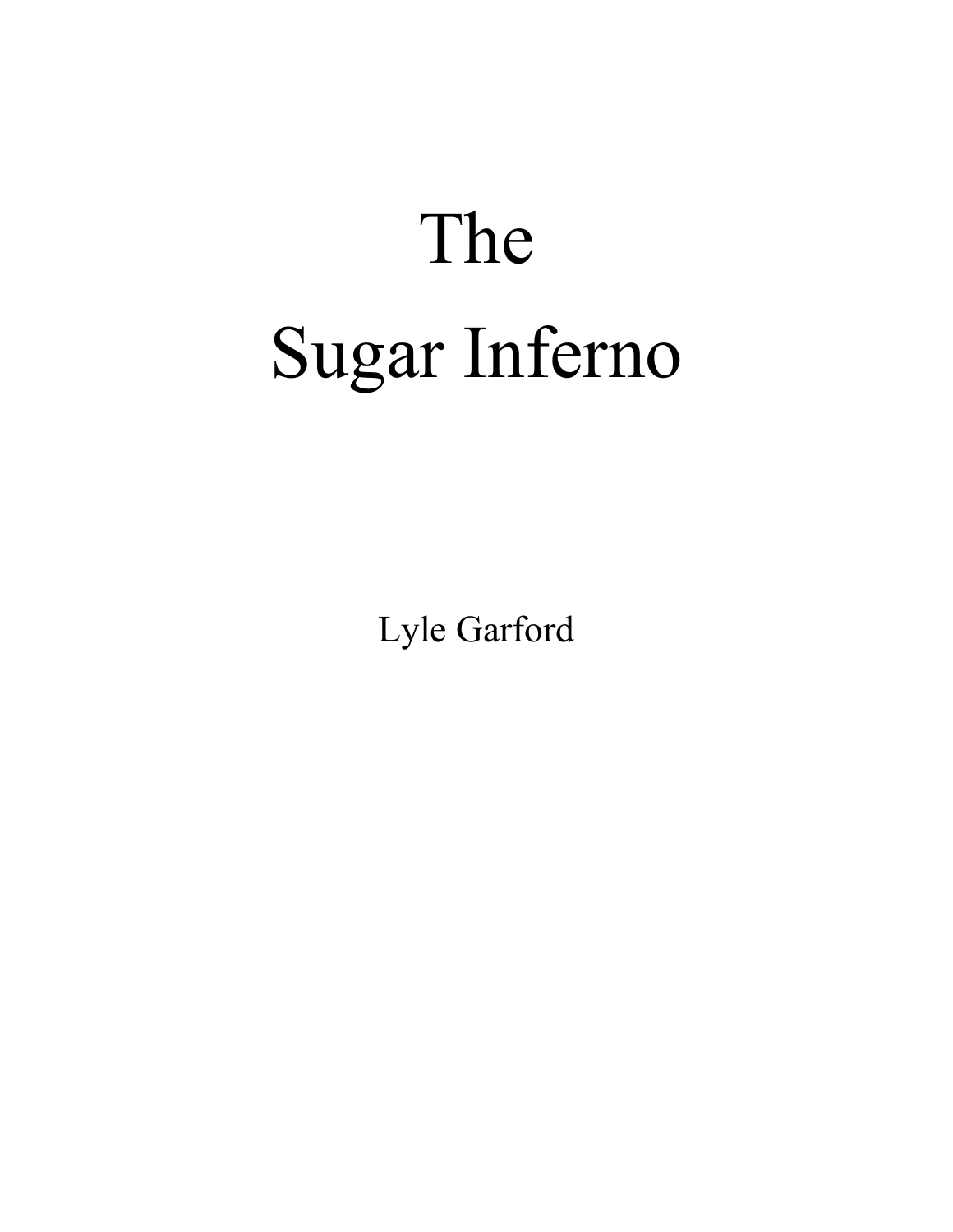Except where actual historical events and characters are being described for the storyline of this novel, all situations in this publication are fictitious and any resemblance to living persons is purely coincidental.

Copyright © 2019 by Lyle Garford

All rights reserved. No part of this book may be reproduced or transmitted in any form or by any means, electronic or mechanical, including photocopying, recording, or by an information storage and retrieval system, without permission in writing from the publisher.

Published by: Lyle Garford Vancouver, Canada Contact: lyle@lylegarford.com

ISBN 978-0-9952078-6-8 Cover photo by PHB.cz (Richard Semik)/Shutterstock.com Book Design by Lyle Garford www.lylegarford.com

First Edition 2019 Printed by Createspace, an Amazon.com Company. Available on Kindle and other devices.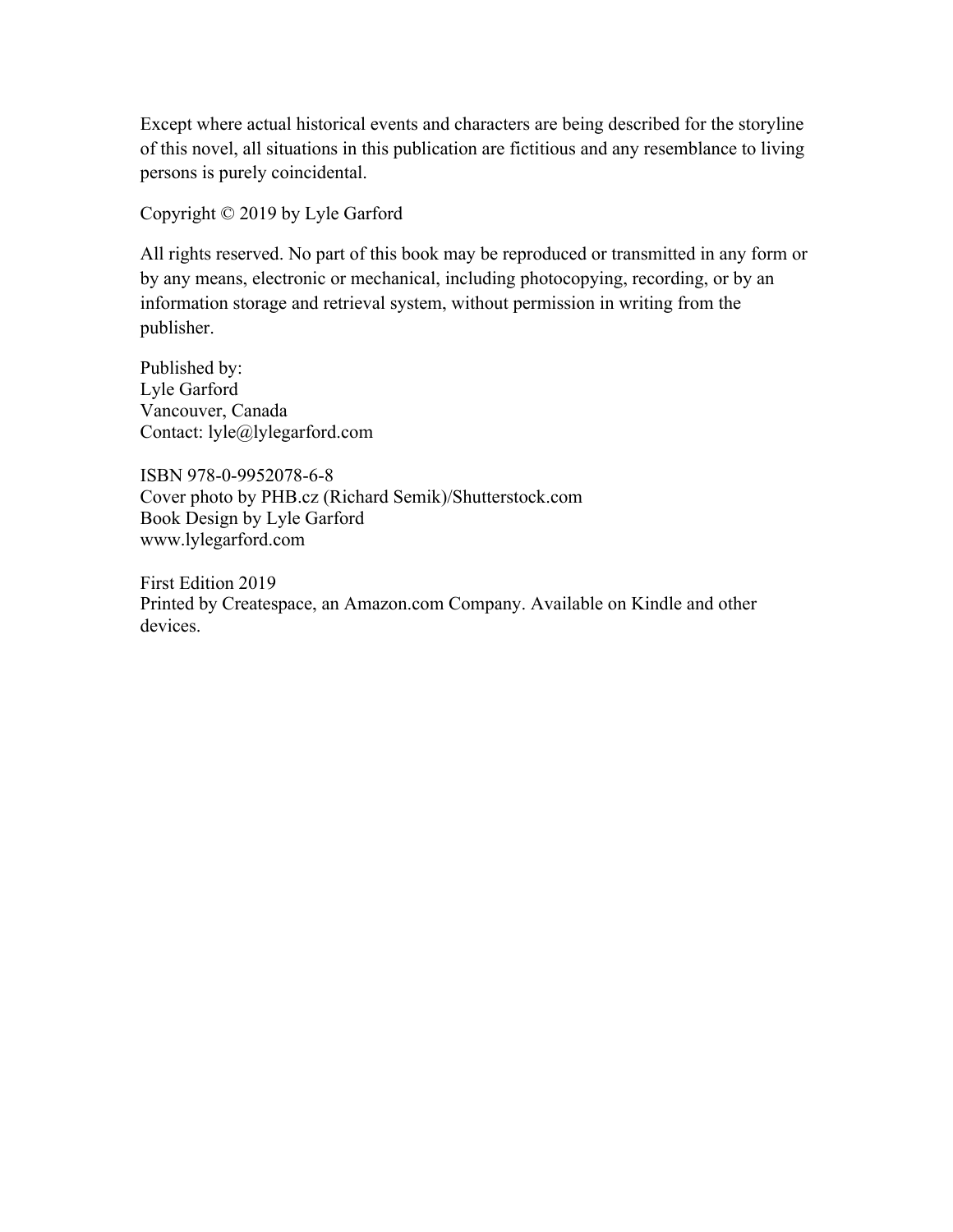## Dedication

This one is for my first draft reviewer Margaret Penner. Her sage advice makes the final product better every time.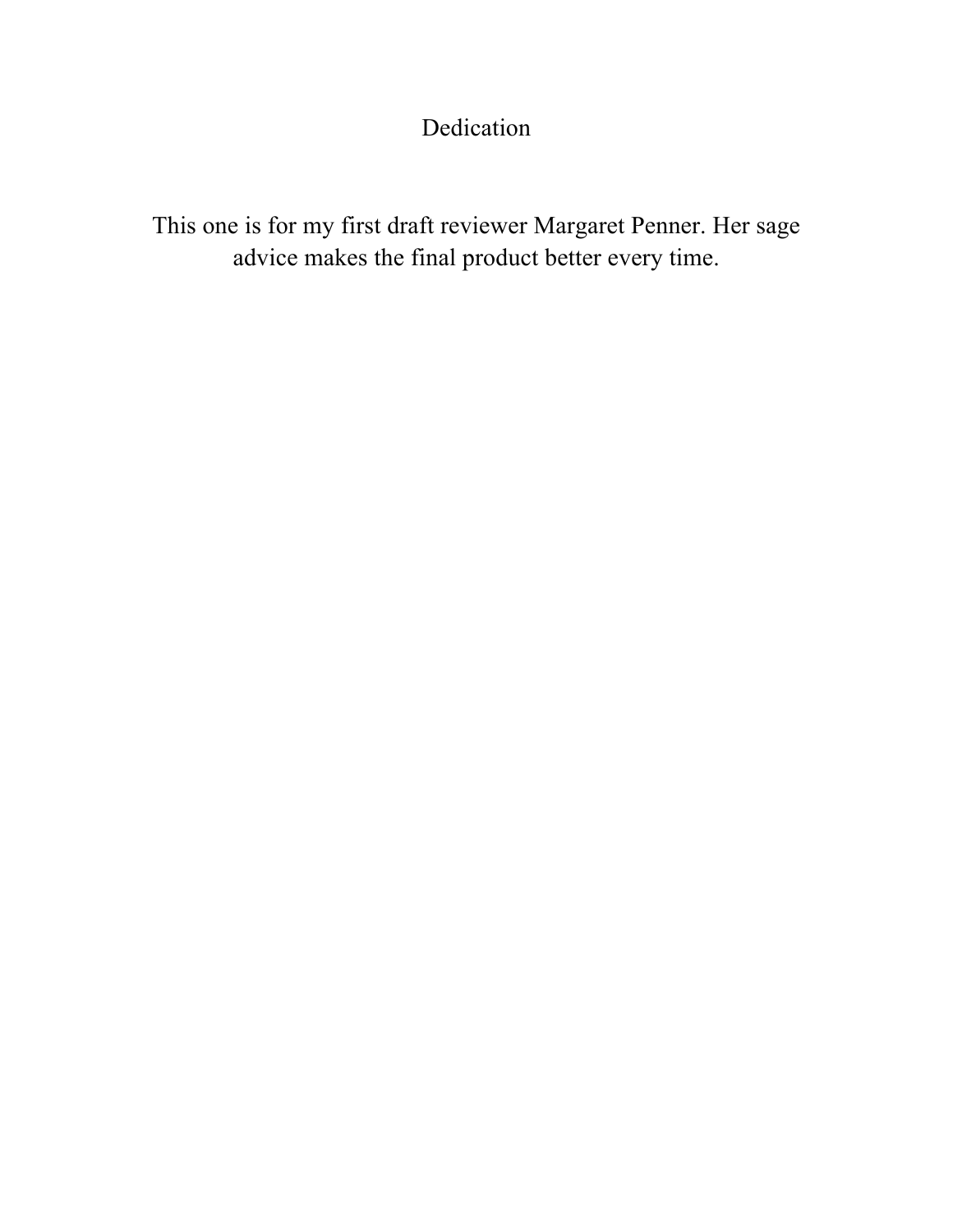Chapter One February 1798 London, England

His instincts honed from long practice, Evan swiveled his head without conscious thought to look in all directions as he stepped out of his lodgings and made for the waiting coach. He had served in enough dangerous, covert situations over his career to make being cautious as a matter of course well worth it.

The problem was wearing his full dress uniform as a Commander in the British Royal Navy in the open for all to see. His instincts were on edge, because for him doing so was far from the norm. Evan struggled to remember the last time he wore the uniform and could only remember doing so at his wedding over four years ago. While pulling on the unfamiliar clothes in his room he fought the irrational urge to tear them off, for with each piece of clothing he put on his sense of being exposed grew in magnitude. But he kept telling himself the uniform would actually help him to blend in and not stand out, for men in full uniform were everywhere in London and particularly so where he was going today.

As he made his way to the coach the other unfamiliar sensation he struggled with was the blast of frigid air biting him the second he walked outside, making him pull his heavy winter cloak as close as possible. A light skiff of snow fell overnight, enough to make the air seem crisp and the streets slippery with icy slush. Evan knew the temperature was probably hovering around the freezing mark and it could have been far colder than it was, but the thought was of little comfort. Having been stationed for well over fifteen years in the warmth of the Caribbean without having been back to England until now, he felt woefully unready for the chill of London in February.

The driver was holding the door to the coach open for him and as Evan approached he saw the man had one of the sleeves of his own heavy coat pinned to the shoulder. The two men locked eyes and Evan knew his driver had been staring with equal interest at him. One sleeve of Evan's cloak was pinned up too, because of having lost his left arm to a smuggler's gunshot in 1783. The driver saluted with his remaining arm at the same time and Evan nodded acknowledgement. Under other circumstances Evan would have taken a moment to probe the man's past, certain he was an invalid out of the Navy, but the light wind was far too biting to contemplate standing outside engaging in conversation.

"Whitehall, please. Admiralty House," said Evan, certain the man would be well aware of where his destination was.

"Aye, sir," said the driver, closing the door and climbing up to his bench to grasp the reins.

The inside of the coach wasn't much warmer, but it at least had the benefit of keeping the sting of the wind at bay. As the coach began to move Evan settled back into the cushions and tried staring out the window at the scenery, but was soon foiled by the warmth of his breath fogging the windows. Evan was staggered by how everything had changed so much in the years since he was last in London and seeing it all had not lost its novelty in the three days since he had returned. Clothing styles had changed significantly and he was forced to spend a larger sum than he wanted to update his wardrobe, but this wasn't all he found different. Everywhere he looked old, familiar buildings were gone and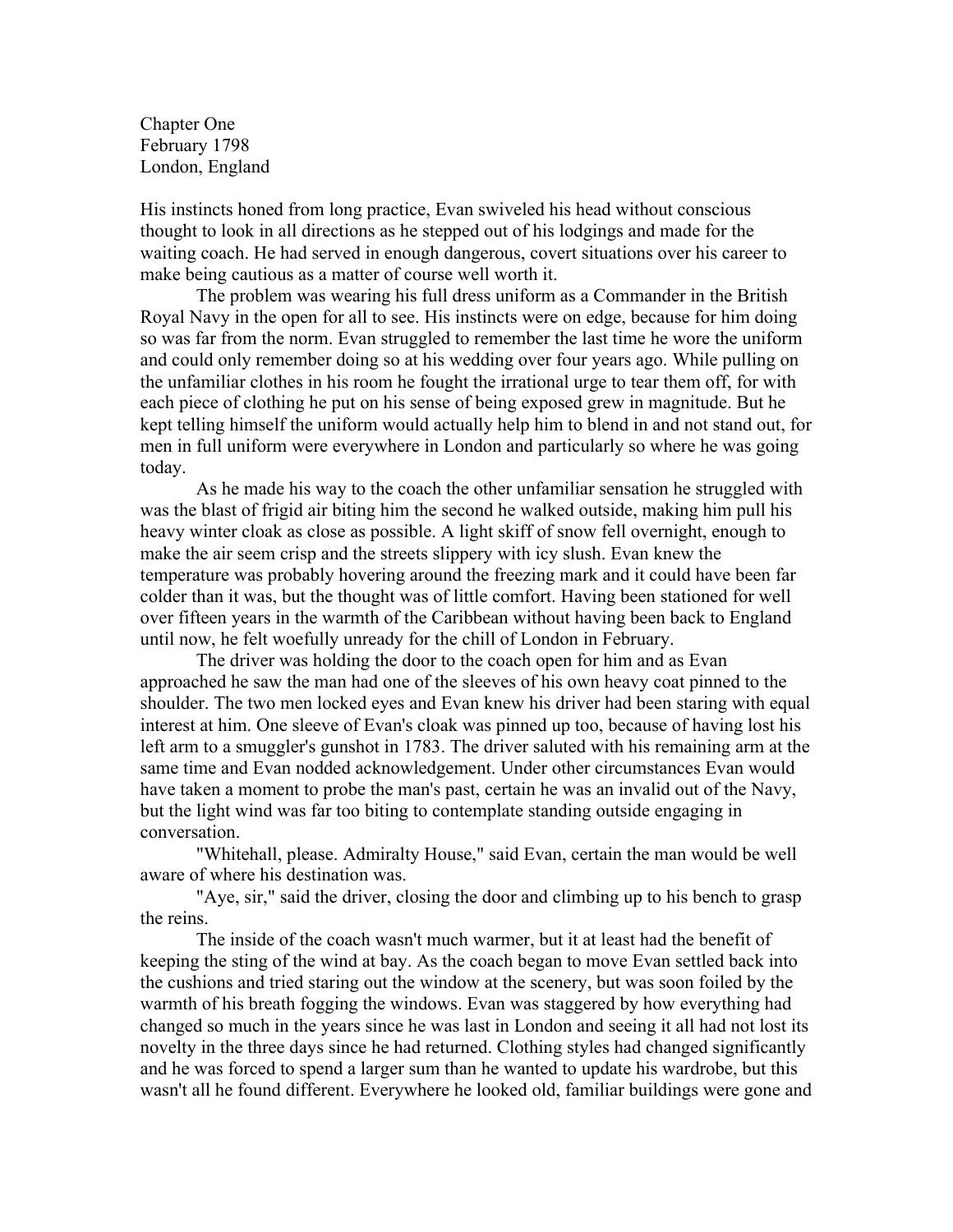new ones had appeared. Evan was stunned to find his once favorite inn and pub was now a warehouse.

With little else to do as the coach jostled through the streets Evan's mind drifted back, not for the first time, to the mysterious orders he had received from spymaster Captain Sir James Standish in Barbados. Evan knew him well, as Sir James had served as Evan's superior officer in charge of all covert activities Evan and his men undertook throughout the Caribbean for many years. Much had happened since the day Evan was given command of the Royal Navy Dockyard on the Caribbean island of Antigua in 1784 as cover for his covert activities and Sir James became his superior.

On many occasions over the years Sir James had cause to be deliberately cautious about what he communicated in letters, but this was different. The letter Evan received ordered him to take ship and sail for England right away to attend a meeting at Admiralty House. Nothing other than the date and time for the meeting was given. With not even a hint offered as to who would be present or what it was about meant something highly unusual and significant was happening. Evan had stewed on it every day since receiving the orders, but the possibilities of what was behind it all were endless. As his career as a spy for the Royal Navy and the Foreign Office progressed Evan had learned much about himself and he knew being active was when he was at his best. Fortunately, the inactivity and waiting was finally over.

Ten minutes later Evan alighted from the coach and eyed the two guards at the entrance to the courtyard of Admiralty House before turning to his driver. Evan looked closer and saw his driver was perhaps twenty years older than his own thirty-five years of age. He also saw the man's clothes appeared well worn and seemed a little frayed. Evan tipped him well and turned to go, but the driver forestalled him with eyes still wide from Evan's generosity.

"Sir? Would you like me to wait for you?"

"Hmm, I can't say how long I'm going to be here, you understand."

"I can wait, sir."

Evan stared at him for a long moment before offering the man a grim smile and replying.

"What ship?"

"*HMS Worcester*, sir," said the man, giving Evan a gap-toothed grin and a side nod to his missing arm. "Lost this back in '83 to the Frenchies."

Evan nodded. "I'll look for you when I finish. I may well be wrong, but I don't think this will be more than an hour or two at most."

Evan turned, went to the waiting guards, and announced himself. The one in charge nodded on hearing the name and looking carefully at the uniform Evan was wearing underneath the cloak.

"Sir, you are expected. The entrance is through the courtyard on your left."

A well-dressed servant met Evan inside a small outer alcove and took his coat. Once Evan finished straightening his uniform he was ushered further into an inner reception hall past a wonderful, grand staircase to his right and into yet another room. Evan surmised this was for dining, as a large table with several chairs around it filled the room. Pictures of warships at sea adorned the walls of the room while a fireplace set into one of them blazed with welcome warmth. Sir James Standish was seated at the table with another man Evan did not recognize, but they both rose from their seats to greet him.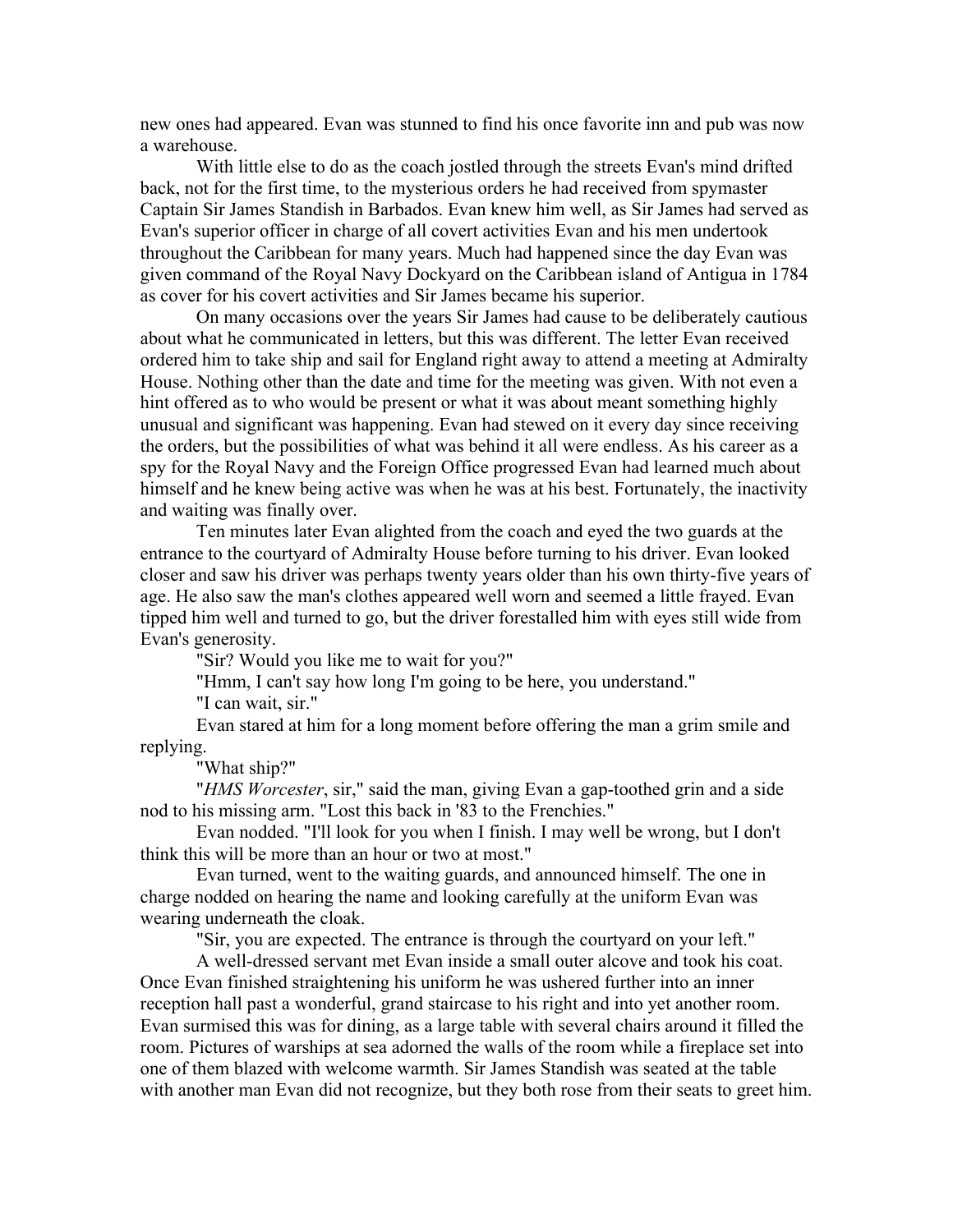"So very good to see you once again, Mr. Ross," said Sir James. "I am pleased to present you to the First Lord of the Admiralty, Earl George Spencer. My Lord, this is Commander Evan Ross."

Evan saluted before taking their proffered hands to shake.

"My Lord, I am honored to be here."

The First Lord stared hard without smiling at Evan for what seemed an eternity, but was in reality only a few seconds before he grunted noncommittally and spoke.

"I've heard about you. Read plenty of your reports, too. Well, we shall have company soon and we have things to discuss before they arrive. Why don't you fill him in, Sir James? Please take your seats while I arrange some refreshments for us."

As the First Lord walked over to a side door to pass orders to his servants Evan turned back to Sir James.

"Certainly. So, Commander, I expect you are most curious about all this. I'd apologize for the lack of detail in your orders, but the nature of the business before us today is so sensitive that putting anything about the subject of it in writing was deemed an unnecessary risk. This is also why we are meeting in the First Lord's residence today instead of in the Admiralty itself. The possibility of French spies or informers in the capital is also always a concern. The thought was meeting here could attract less notice and this would be good, for we will be joined by some very senior people shortly."

"I understand, Sir James. If I may, what is the subject of this meeting?"

Sir James smiled. "Our presence in Saint Domingue and, most importantly, what we are going to do about the island from this point on. What else would it be?"

Evan gave him a rueful smile in return. "Yes, I shouldn't be surprised. It has been commanding rather a lot of my time."

A servant had anticipated his master's order and he appeared with a large tray bearing a pot of tea and several cups as he followed right behind the First Lord. Earl Spencer lifted a hand to signal for silence until the man had served them. As the door closed behind the servant the First Lord turned to Evan.

"Sir James recommended we bring you here for this meeting, given the depth of your involvement with Saint Domingue. Your role here is to provide context and, if asked, your recommendations. Aside from this, there is one other matter that is for us alone. Sir James, over to you."

"I am retiring, Commander Ross. After over thirty five years at sea and having now served the Foreign Office for almost twenty years, I think I've done my share."

"Congratulations, Sir James," said Evan, letting a heartfelt smile appear on his face. "Your retirement is certainly well earned, but I will miss you and your sage advice. What are your plans? Are you returning to England?"

"Good Lord, no. After all the years I've been in Barbados I couldn't possibly contemplate spending winter in England. The arthritis slowing me down would be even worse if I was here. No, I have acquired an estate on the island and that is where I intend to spend my remaining days."

"I understand, sir. I confess the winter here has been a shock to the system."

"You'll be back in the Caribbean soon enough, Mr. Ross," said the First Lord. "We need to discuss—ah, I think our other guests have arrived. Please remain behind after the meeting, both of you, as we have other matters to deal with."

Moments later the three of them rose to greet a group of four men as the servant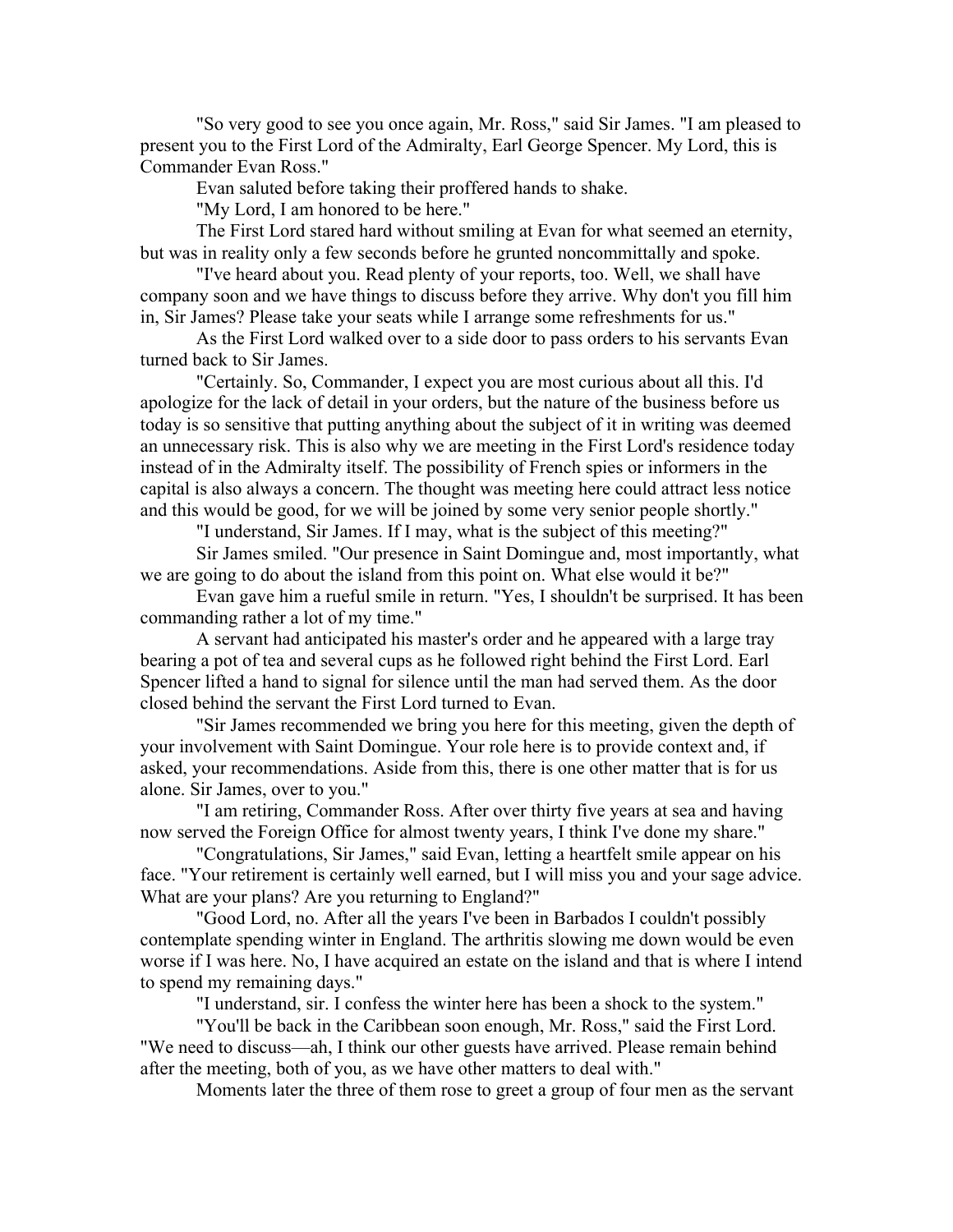ushered them into the room. The First Lord ordered more tea be brought before turning to do introductions all around as they all took places at the table.

Three of the men were in civilian clothing while the fourth wore the uniform of an obviously high ranking Army officer. The Army officer was introduced as General Thomas Maitland, whom Evan knew by reputation as having extensive experience in the Caribbean. Evan struggled to keep his face bland as the first of the civilians was introduced as William Pitt, currently Chancellor of the Exchequer and a former British Prime Minister. Seated beside him was Baron William Grenville, the current British Foreign Secretary.

The last to be introduced was Roger Bonds, presented as an assistant to Baron Grenville in the Foreign Office. Evan knew at once the man was anything but a mere assistant, as was obvious from the ugly scar running from the side of his forehead to his ear. Evan studied the cat like grace Bonds displayed which spoke of a man in peak condition, complemented by broad shoulders, and was absolutely certain this man had seen military service somewhere in his past. He also found himself glad the two of them were on the same side. The man sensed Evan's attention and the two of them locked eyes, but the First Lord cleared his throat and began speaking.

"Gentlemen, thank you all for attending. Well, the day has come to make a decision and we are the ones tasked with making it. I know we all have opinions on this, but we must find a way forward."

"Lord Spencer," said the Foreign Secretary. "As I've said before, we've made too great an investment to stop now. My thinking is unchanged."

Chancellor Pitt drummed his fingers on the table for a moment before speaking.

"My thinking isn't any different, either, Baron. But something does have to change here and it needs to be for the better."

"Hmm," said the First Lord. "Perhaps before we go further we should take a moment to bring these other gentlemen up to speed on how we got to this meeting today."

Chancellor Pitt shrugged while the Foreign Secretary waved a hand to proceed and the First Lord turned to the others at the table.

"I will be brief with a little history, which I expect maybe you all know at least some of the details. We were invited by the French royalist plantation owners to bring order to the chaos of Saint Domingue and we first attempted to do so in 1793. The force we landed at the time was insufficient for the job at hand and no, gentlemen, that is not a criticism. It was the best we could do back then. The reasons also all made sense at the time as well. Put a stop to the flood of money from the island to France, push the meddling Spaniards out of the way, and while we were at it hopefully add to our own coffers. Of course, as Prime Minister at the time Chancellor Pitt here saw the problem and we made the decision to send another 30, 000 troops in 1795 to wipe the frogs out of the Caribbean altogether and Saint Domingue in particular."

The First Lord paused to sip at his tea and grimaced as he continued.

"But then, from what I can see, yellow fever and a rather determined resistance from the slaves on the island are forcing us to make a difficult decision. I gather we also have issues with our coffers, but Chancellor Pitt can speak to that."

"Well, if the Army had done their bloody job we wouldn't be in this position," said Pitt. "I still can't believe a bunch of ragtag slaves continue to best us in the field."

General Maitland made no attempt to hide his scowl as he sat forward in an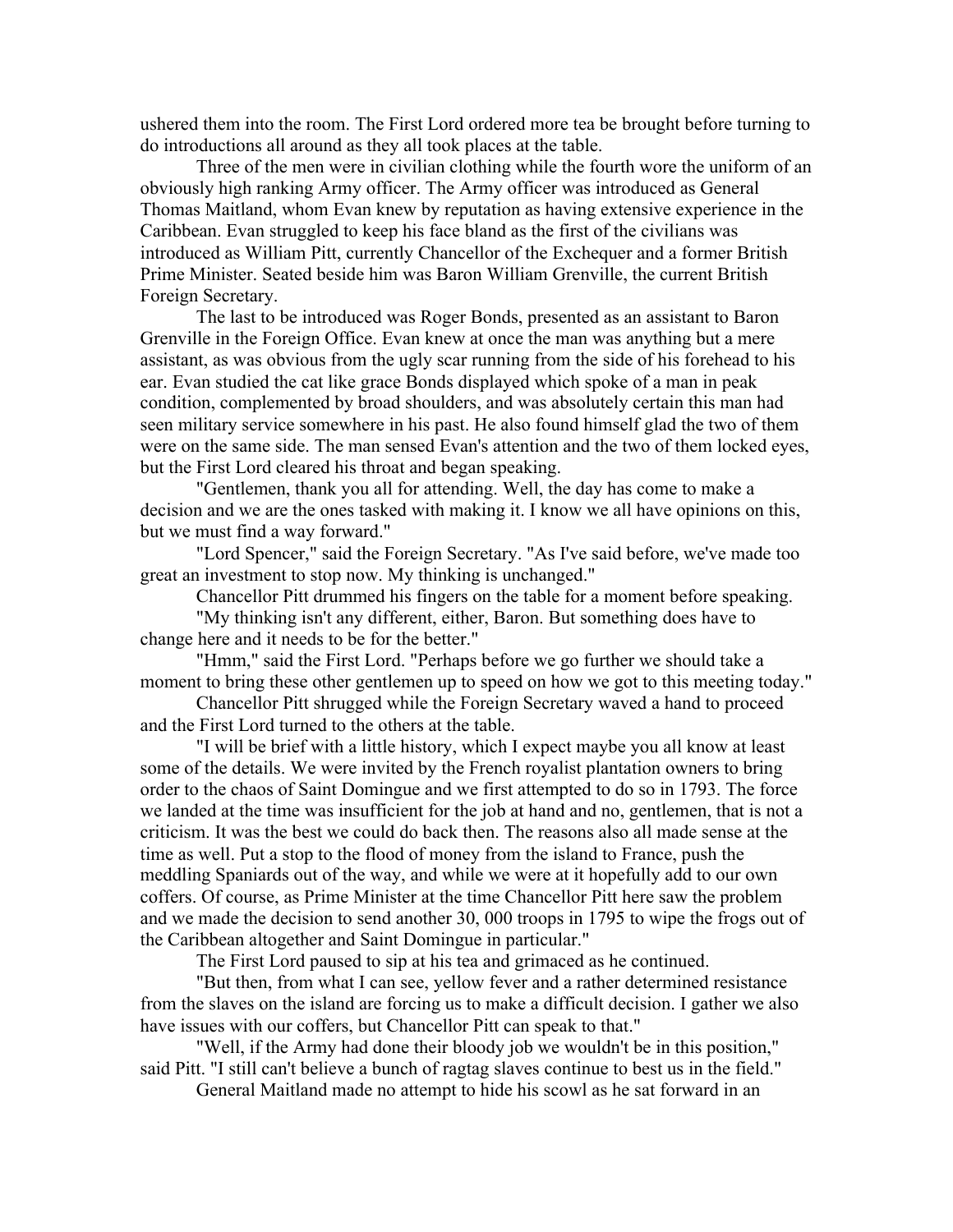aggressive stance.

"Chancellor, that is unfair and you know it. A soldier has no ability to fight while he's busy puking yellow vomit."

This time the Foreign Secretary rolled his eyes and put a hand to his forehead.

"God Almighty, gentlemen, we know this. The question is what are we going to do. As I said, I think we've made too great an investment to simply toss it all away."

The First Lord cleared his throat again, a little louder this time to signal his displeasure.

"So yes, we all know we are in a hard place and the question is obvious. Perhaps then we can move on to a more in depth assessment of the situation as it stands now, which is why Sir James and Commander Ross are here. Commander, as the one man here who has been physically closest and most directly involved with this mess, you were brought all the way here to give us your first hand thoughts on where we stand in Saint Domingue and this is perhaps a good point to have you do that. So you know, these gentlemen are aware of all aspects of your role. My Cabinet colleagues at the table have seen copies of more than a few of your reports and I daresay even General Maitland here has seen some."

Having seen the discord around the table and the direction the conversation was going Evan had already surmised it was a certainty he would be called upon for this exact purpose at some point. Having such an august audience for the thoughts of a lowly commander felt surreal, but Evan resolved to simply have at it.

"Of course, My Lord. There are many factors at play here, but were I to be pressed I don't think I could be very optimistic about our future there. I am a Navy officer and not schooled in land based military tactics, so I cannot speak to whether better military decisions could have been made. I will say I respect the men on the ground and I think they have done the best they could in difficult circumstances."

Evan saw Chancellor Pitt's face darken, but pressed on.

"Yes, illness has been a major factor, but our foes have proven far more resilient and determined than anyone, including myself, expected them to be. Having a seemingly endless supply of men to throw at our soldiers helps. No one knows for certain exactly how many runaway slaves are hiding in the mountains and serving in the black armies, but my men and I estimate it is in the many thousands and perhaps even well over a hundred thousand. These slaves on Saint Domingue have made the collective decision the island belongs to them as their home and, in my experience, people fighting to keep a home they think belongs to them alone have serious motivation. I expect you've all heard the reports of screaming hordes of blacks armed with little more than machetes rushing the walls of our forts. Well, they are true, because I've seen those hordes up close."

Evan looked around the table, but saw no one wanting to challenge him on anything he had said to this point so he continued.

"So, my assessment is there are three problems we face. Yellow fever is obviously one and I think we all know there is nothing to be done when it strikes. You either live or you die. The second problem is the thousands of foes we face and, more importantly, the leadership they have. I realize this could be hard to accept, but I'm going to be blunt here. Their leaders are not stupid and, in fact, they are extremely devious and highly intelligent."

Evan paused for another brief second in case they wanted to argue about this too,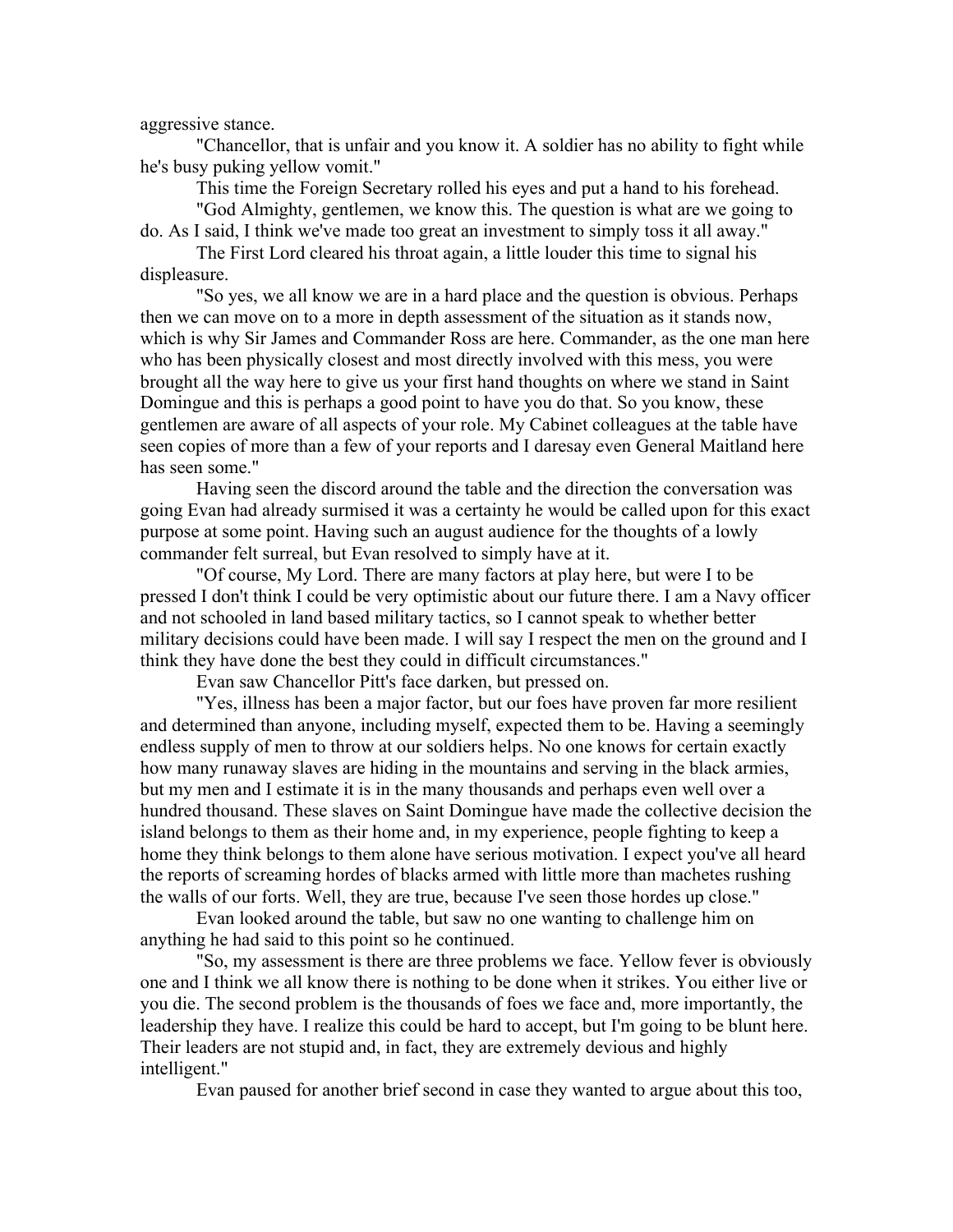but no one spoke so Evan took a deep breath and carried on.

"They may not have formal military tactics training, but they have seen how our army operates and learned fast. I have no doubt many hard lessons were learned by watching the French and Spanish before us. In particular, they have learned to strike hard and fast and then leave equally fast, especially when faced with a larger number of foes. They have many captured weapons and have learned quickly how to use these too. When you combine it all with the sheer number of motivated men at their command they are formidable. This is the reason our forces are basically confined to holding a thin strip of land along the coastline."

The First Lord rubbed his chin in thought before speaking.

"And the third problem, Commander?"

"The third, and to my mind, most challenging problem is Saint Domingue is a swamp, sir. There are so many different factions on all sides, all willing to align with each other if the situation warrants it, and all willing to stab each other in the back, if the situation warrants it, that plotting some way through it all is fraught with peril. God knows we've tried to build various alliances before, but they all fall apart because interests change in an eye blink on this island. I've been racking my brains for some new combination to try, but the allegiances change so fast the ink hasn't even dried on my plan before I have to throw it away."

"Factions, you say?" said General Maitland, sitting forward with interest. "Elaborate, please."

"Certainly, sir. The whites on Saint Domingue are divided into two basic classes, the grand blancs and the petit blancs. As one might expect, the grand blancs are the wealthy plantation owners. Most of these men are staunch former royalists, but their true loyalty is to themselves and the ability to make staggering sums of money from their plantations. They command a small, but well paid and trained crowd of thugs and overseers to look after their properties."

Evan paused to sip his tea before continuing. "The petits blancs are the tradesmen, the small business owners, government bureaucrats, and a number of fortune seekers and street scum of all stripes. This is a much larger group with a mixed bag of royalists, revolutionaries, and people loyal only to themselves. They will fight only when necessary, by and large. Naturally, the grand and petit blancs all want the plantation system to continue as is, with the exception of the revolutionaries who strangely somehow think they can both free the blacks from servitude and still make a mountain of money. The last group consists of a little more than two thousand, at best, French soldiers who have a wary coexistence with the blacks in areas we do not control. Most of these are stationed at Cap Le Francois in the north."

Evan paused to sip his tea once again while across the table Sir James nodded in silent agreement and encouragement.

"If this sounds like a complicated relationship, the situation with the blacks in Saint Domingue is worse. They can be divided into those with some degree of white blood in their veins, who are generally known as mulattoes or gens de coleur in French, and those who are pure black, brought straight there from Africa or are children born to pure black parents. The pure blacks are at the bottom of everything in the world of Saint Domingue, while those with a mix of parentage have the power. Within the mulattoes there are different people struggling for sole leadership and, despite a lot of tension, the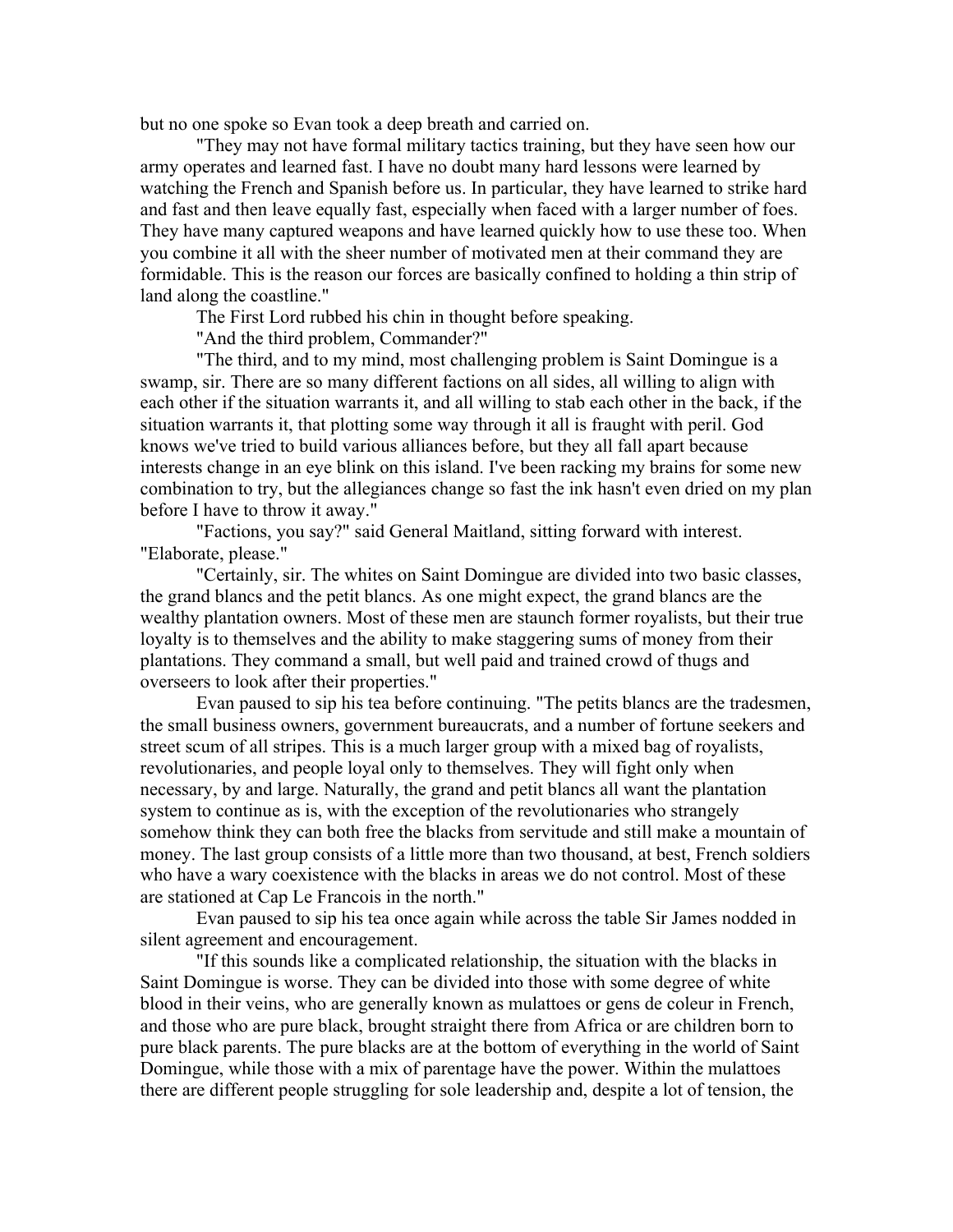pure blacks on the island continue to support them."

"Mr. Ross?" said the General. "I've heard rumor the mulatto leaders are in favor of keeping slavery. Why would the blacks support them if this is so?"

"A good question, sir. The answer is likely they have to trust someone and they would prefer it to be men who at least look more like them than we do. This and the fact the mulatto leaders are competent at what they do."

"I see."

"There are two leaders most prominent on their side. One is a fellow whose name you will have seen in my reports. Toussaint L'Ouverture is a mulatto plantation owner, who was once a slave himself, but now keeps his own slaves. From what I've seen he is the most skilled of the black leaders. The strange part is Toussaint professes to want no slavery and he has proclaimed an end to it, but it continues in areas he controls. His rival is Andre Rigaud, another mulatto who wants to keep slavery and has no time for anyone thinking of ending the practice. My understanding is this man has little sympathy for white or black people either. He apparently thinks mulattoes should be ruling the world, let alone Saint Domingue."

Evan held up his hand to emphasize he had no explanation for the contradictions before he continued.

"So these men have proven adept at switching their allegiances when it suits them and at somehow convincing the pure blacks to support them, on Toussaint's side, and the mulattoes to do likewise in the case of Rigaud. The French Governor Sonthonax and his administration was also a problem until last year when Toussaint forced him out. With him gone the situation was a little simpler, but it is only a matter of time before France sends someone else to take charge. Our sources inside the French administration have told us France is most unhappy at the disruptions to the flow of money the revolutionaries desperately need. This makes me fear the newcomer, whoever it is, will be much worse and will be especially so if he brings more troops from France to back him up."

"And lets not forget the Spanish on the other side of the island, gentlemen," said Sir James. "They may be puppets of the French in theory, but we think there are many in the Spanish administration there who would love nothing better than to take control of the entire island and loosen the French grip on the place. And last of all we should not forget the Americans here. They aren't strong enough to engage in military action, but their traders are everywhere and would dearly love to steal business from anyone and everyone."

"Commander?" said Baron Grenville. "Let me see if I understand correctly. You are certain there are no other possibilities for a successful alliance which could serve our interests best?"

"There are always possibilities to try, Baron. Whether they will prove successful is another matter entirely. The simple problem is everyone involved in this situation, including us, wants to be in sole charge."

The Foreign Secretary's assistant leaned forward and spoke for the first time.

"Commander, if the people we are dealing with are too obstinate, why not simply install the right people in the right places to be happily on our side? There are ways to do it, you know."

Evan locked eyes with the man once again and gave a small shrug.

"Of course there are. As Sir James can attest, we've made several judicious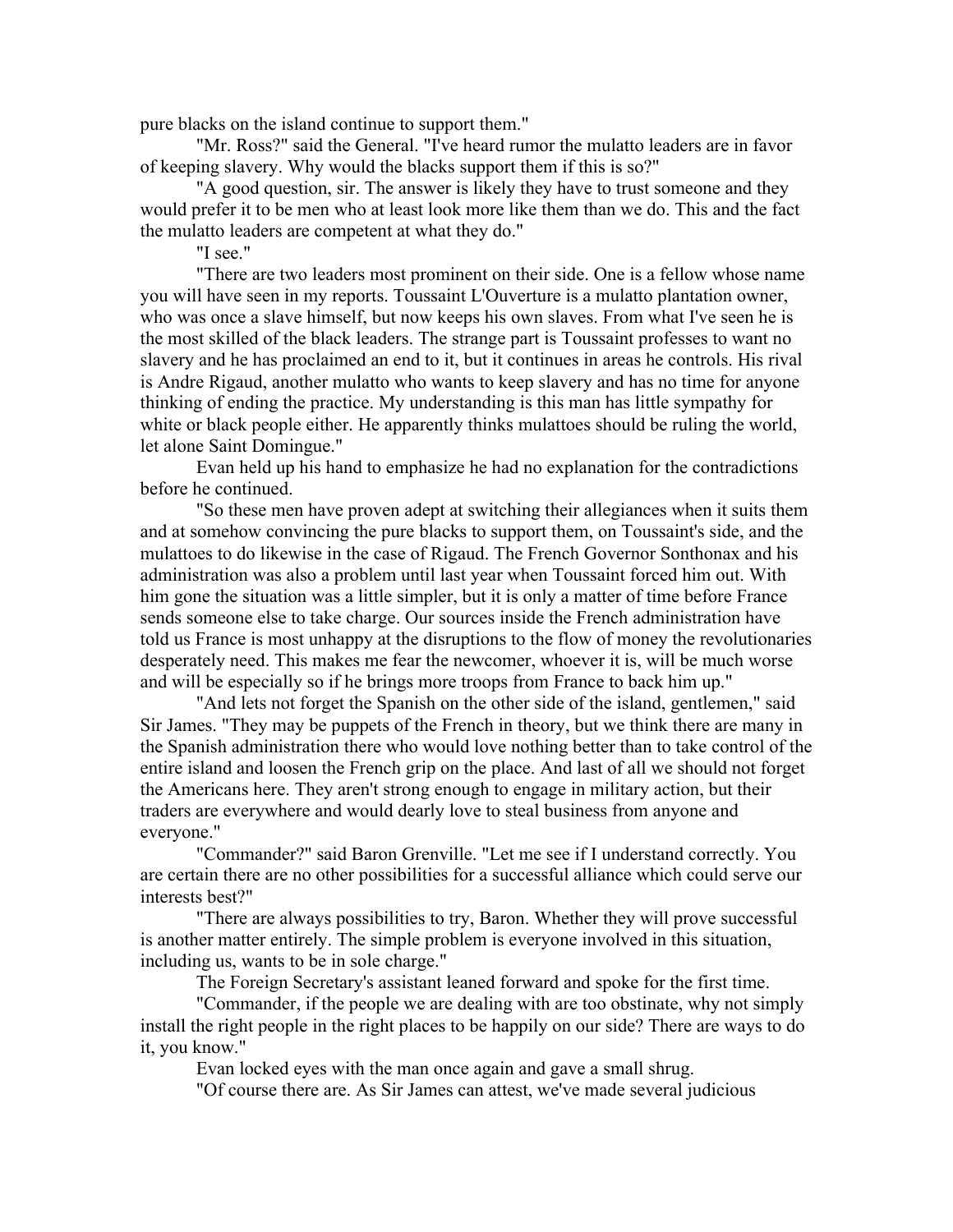attempts to suborn key people with our gold. The problem is they are all too happy to take it and then ignore anything we or anyone else wants them to do. For example, Toussaint at one point was allied with the Spanish. As soon as he got the arms and gold he wanted from them he promptly switched allegiance to the French. The other option for dealing with someone too obstinate is to find some means to have them removed and to install someone more amenable. But the thing about this island is no one trusts anyone, meaning removing someone is easier said than done."

"Come, Commander. I think you know what I'm talking about here. Have you tried it?"

Evan glared at the man in exasperation.

"You are referring to the expedience of a knife in the back and, yes, I assure you the thought has crossed our minds. To date we have not, though. The difficulty is these men Toussaint and Rigaud are extremely well protected and they are both suspicious in the extreme we might try something exactly like that. The odds of anyone accomplishing the task and living long enough to enjoy their success is incredibly slim."

"Isn't risk a part of our business, sir?"

This time Evan scowled and couldn't keep a hard edge from creeping into his voice.

"Of course it bloody is, and I can assure you my men and I are not afraid of risk. We've employed such approaches plenty of times elsewhere. I just see little sense in sending a valuable man to his almost certain death without a guarantee the sacrifice would be worth it. What you need to understand is even if we succeeded in removing either of these black leaders there are others who would step into their shoes in a heartbeat and the possibility is strong they could be even worse."

"I agree with Commander Ross, gentlemen," said Sir James Standish. "A good example would be one of Toussaint's senior generals, who is a vicious brute named Jean Jacques Dessalines. Were we to dispose of Toussaint I wouldn't be surprised at all to find Dessalines immediately in charge. The difference between these two men is you can actually negotiate with Toussaint. Hard bargaining, but you can work on him, whereas Dessalines absolutely hates all white men and wouldn't even try to talk. Were it up to him, every white man on the island would be fed to the sharks."

"Commander," said Baron Grenville, although he glanced sharply at his assistant for a moment. "Mr. Bonds here means no offence, right? We've come to realize having men in the same line of business as you is useful and this is what he is doing for the Foreign Office. I just wanted his thoughts to be certain all options are being considered, hence his presence. Have you thought about employing someone other than one of your own men to do the job? Someone who couldn't be traced back to us? Or what about finding something someone doesn't want revealed and using it as leverage?"

Evan was about to reply, but Sir James broke into the conversation once again.

"Baron, we've looked at everything. Nothing has come to light we could use to gain leverage, as you suggest. As for using a cut out to do the job we stayed our hand on that approach because, as Commander Ross says, it is not clear we could feasibly arrange succession to be more favorable to us and the probability is too strong we may even be in a worse position than before. Better the devil you know, what?"

Sir James paused and looked at Evan. "Commander? Despite what I just said, I think you should tell them."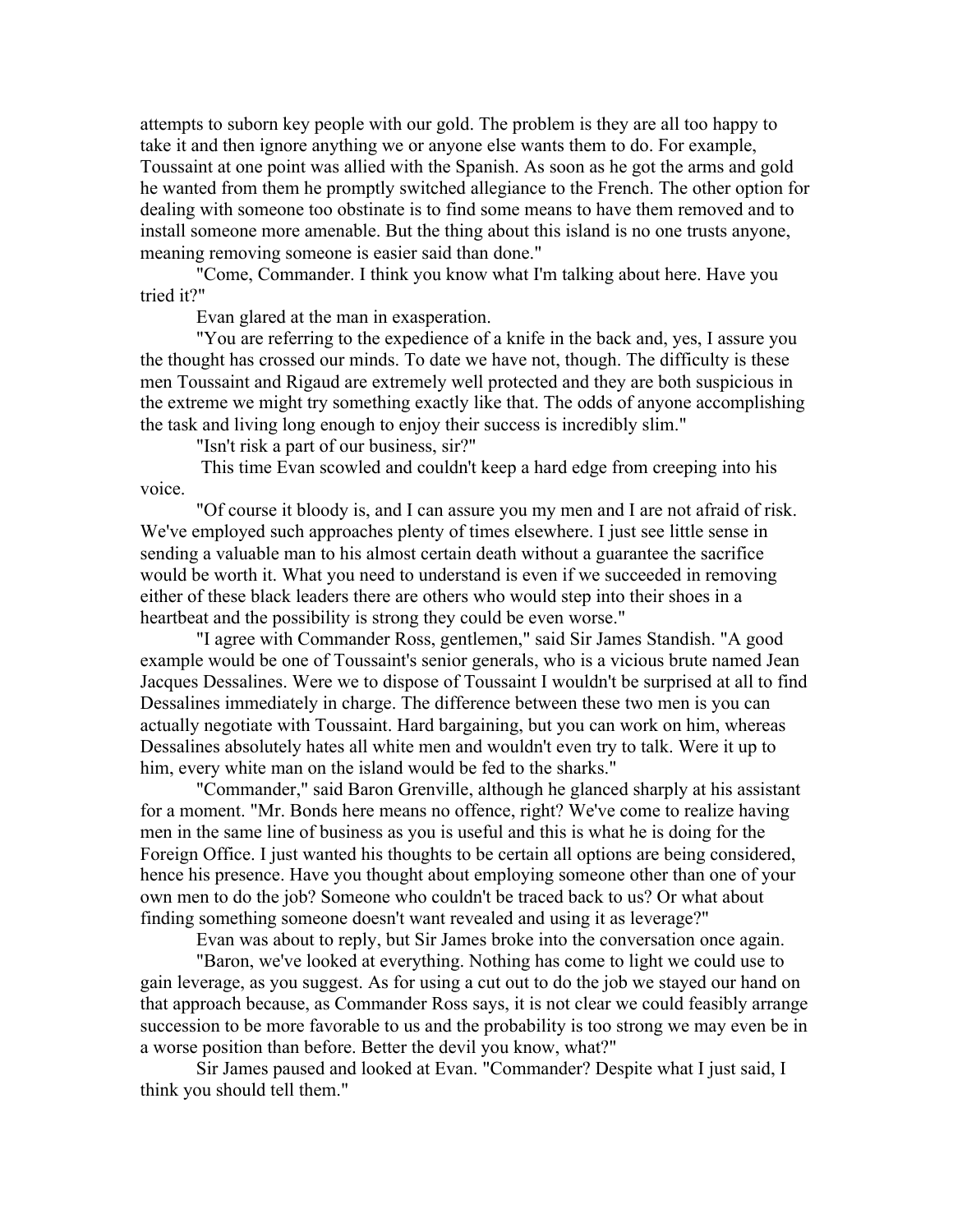Evan sighed. "Sirs. What you may not know is I have been successful in infiltrating one of my men into Toussaint's inner circle of advisors. We've taken the long approach to this by attempting to influence Toussaint in a slow, but sure manner. If it is considered necessary, we can direct my agent to make an attempt such as we have been discussing."

"Hmm, thank you, Commander Ross," said the First Lord. "Gentlemen, I apologize for this, but I deemed it necessary to ensure we all had the necessary context before we considered the latest news I have just received. I think you will all understand when I tell you."

"News?" said Chancellor Pitt, his face darkening once again. "What news, Earl?" This time it was the First Lord who sighed.

"A packet ship came in direct from Saint Domingue and word reached me only late last night of its news. The black armies are on the move, gentlemen. Notice I am talking about two armies, not one, and the report is both are large in the extreme. One has focused on our forts defending Mirebalais while the other went for Jeremie in West Province. Our men beat back a major assault on Jeremie with heavy losses on both sides, but Mirebalais has been a bloodbath. The situation was still fluid when the report was written, but the way I read this, I think it likely our defenses have fallen and the road to Port-au-Prince is open."

"My God," said Evan.

"Shit," said Chancellor Pitt, hammering the table with a fist.

Baron Grenville groaned and put his face in his hands.

"Quite, gentlemen," said the First Lord. "I am assured every effort will be made to defend Port-au-Prince, but my understanding is it will be most difficult to defend a city of this size against a determined assault. I expect our forces will have to abandon even the coastal areas we hold and consolidate in our forts. Does this make sense, Commander Ross?"

"My Lord, it does. I fully expect the Army may fall back on Mole St. Nicholas in the north and Jeremie in the south."

"General? I know you've begun studying the situation. What do you think about defending Port-au-Prince?"

"Your understanding is correct, My Lord. We could certainly make them pay for it, street by street, but it would be madness to make a stand at all costs there."

"Good God, is there nothing we can do here?" said Baron Grenville. "The last thing we need is for the French to be emboldened in the Caribbean. It wasn't long ago we were in fear of losing Jamaica and I for one still think the bloody frogs were the ones agitating the slaves to rise up there. And, we don't want a fresh flow of money heading to France from Saint Domingue, now do we? Can we find more troops to send?"

Both Chancellor Pitt and General Maitland made to speak in response, but the General deferred to the Chancellor.

"Baron, I think we are in agreement we don't want to lose what we have gained to this point and God forbid we cede any advantage to the French. As much as I would like to send more men there I have to point out we cannot afford to do so. This campaign has cost us ten million pounds and we simply can't sustain that kind of enormous effort anymore. Yes, we've managed some trading gains, but there's not been near enough revenue to cover it. Perhaps the General has some miracle he can offer?"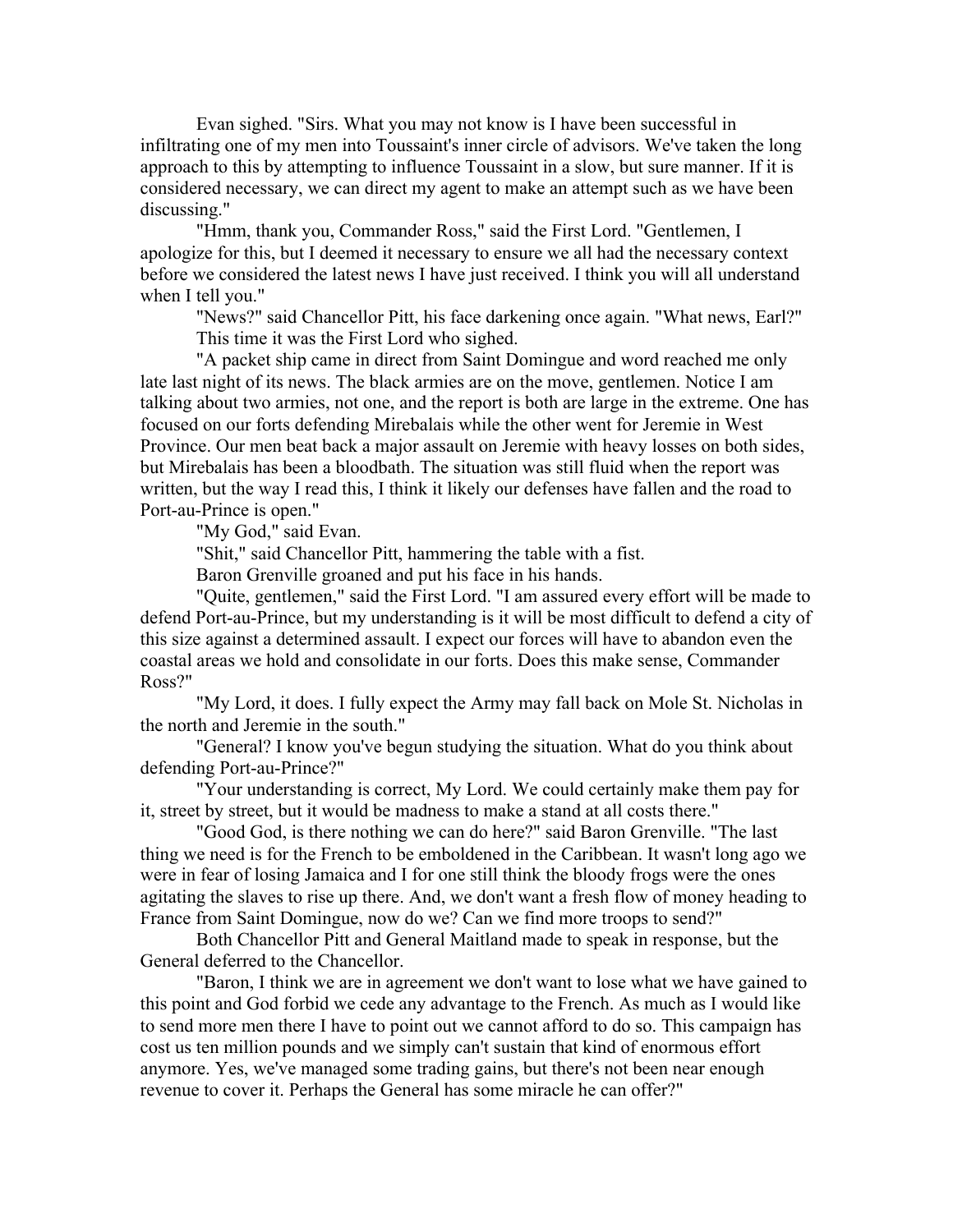General Maitland grimaced as he responded. The edge to his voice was harsh.

"I'm not in the business of providing miracles, gentlemen. I posed the question of more resources to the Secretary at War before I came here, as I knew he was not able to attend today, and his answer was no. Our forces are fully committed and there is nothing to spare. So yes, I have been ordered to take command in Saint Domingue and I have nothing other than what is already there to get the job done. The question, though, is what do you want me to do? Perhaps bear in mind the thousands of good men we have already lost there."

A glum silence descended on the table as everyone digested what they had heard. After several long moments it fell to the First Lord once again to keep the conversation moving forward.

"Well, the one bright spot I can offer is the Navy stands ready to do whatever we can in support of General Maitland. If the enemy gets close enough to the shore, we have enough resources in the area to make them pay for doing so. And we of course will provide aid in an evacuation if such becomes necessary."

"Sirs?" said Evan. "If I may, I don't think they will strike immediately for Port-au-Prince. As I said, this man Toussaint isn't stupid and these would be his forces that are on the march toward it. He knows exactly what our Navy can do with its cannons and he will want to rest his men if the fighting has been as brutal as I suspect. I think he will try to negotiate taking control of the city. It would fit with the pattern of past behavior. The idea is make gains to turn up the heat and hope we will despair."

The Foreign Secretary rubbed his chin in thought and turned to look at Chancellor Pitt.

"Parliament just voted against any pullout, Chancellor, but the direction matters seem to be heading is the exact opposite. What do you think, can we deal with this?"

Pitt grimaced. "If we don't want to get handed our political heads we need to find a way to gain some sort of win from this bloody mess. But I don't think this changes our interests here. Shall I elaborate?"

Pitt looked first at the Foreign Secretary and then at the First Lord. Both men shrugged to acknowledge he should proceed.

"Our original interests were to cut the flood of money from this damn place to the French. We wanted a return on our investment. We wanted to check French ambition elsewhere in the Caribbean. Keep the bloody Spanish on their side of the island and shut the door on the Americans stealing our business as much as we can. Gentlemen, I suggest none of what we've talked about today changes those as goals. If at all possible, we need to find a way to turn the tide and take control of this bloody place once and for all, without it costing us more in men and money."

"I agree Chancellor, and if anyone can achieve it for us, it is General Maitland," said the First Lord. "But realistically he will be challenged to do that. I think we should keep the objectives as exactly what you just stated and leave it to the General's discretion to do as he sees fit to accomplish them once he arrives and can assess the current situation. If it's necessary to evacuate Port-au-Prince, at least in the short term, for example, then we should not tie the General's hands."

The Foreign Secretary finally stirred in his seat and sat forward, elbows on the table to steeple his hands.

"Yes, I believe I like this. Let us not tie the General's hands. Once the General is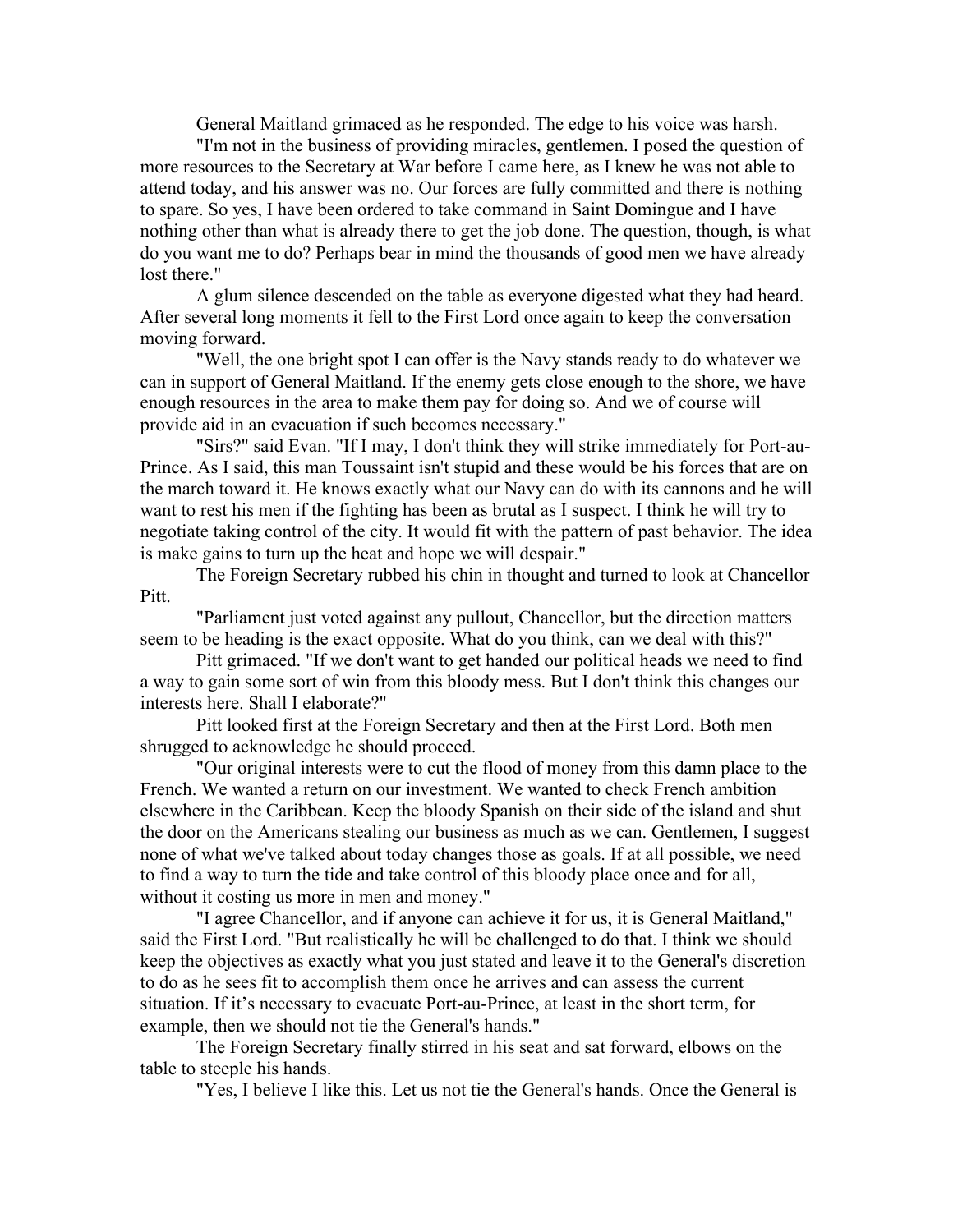there to deal with it first hand perhaps some other way of achieving all of this will become clear. If we leave his mandate broad enough we can perhaps spin whatever the outcome is to suit our purposes. Would you not agree, Chancellor?"

"We do what we must. Yes, I concur. Above all, though, we must have some financial gain from this, General. The Treasury has been stretched to the maximum. My fear is not for today or even tomorrow, it is for the long term, because we are not done with the French. Not by a long stretch. We need resources to find some way to do that."

Evan was a veteran of many similar meetings with senior diplomats and military personnel over the years and because of his experience he told himself he shouldn't be surprised to find cold political calculations were central to the decision making process once again. But Evan knew he wasn't a politician and never would be. Nonetheless, it was discouraging to watch the simple, cynical decision being made to give a fine soldier such as General Maitland orders broad enough he would face being the scapegoat if it all went badly. The General locked eyes with Evan for a moment as he contemplated what he was being told and in this brief second Evan knew the General was well aware of what was happening. But the General gave no outward sign and his face remained carved in stone.

"Well then, it is decided," said the First Lord. "Commander Ross, your orders are to dedicate every second of your time to supporting the General in every way possible. We will discuss the ramifications stemming from this decision after this meeting."

"Of course, My Lord," said Evan, turning to lock eyes with the General once again. "General Maitland, my men and I will do whatever it takes to support you."

The General remained silent for a moment, but gave a brief nod to Evan before speaking.

"Gentlemen, is there anything else? If not, I have much to do before I leave and, under the circumstances, I think it best I depart as soon as possible."

"I can help with that too, General," said the First Lord. "I have a frigate taking on supplies in Portsmouth at the moment. It is scheduled to depart for Barbados in four days time. I believe the Admiral on station is planning to deploy it immediately to serve offshore of Saint Domingue, so if this works for you then there is nothing to get you to your destination sooner. Commander Ross will be taking ship on it too, but he will have to detour to Antigua before joining you in Saint Domingue."

"My Lord, this is most welcome and I accept your kind offer."

The First Lord gave details of the ship to the General and committed to warning the Captain he would have guests as he rose to signal the end of the meeting. Evan and Sir James remained behind as the others donned their coats and took their leave. When the door finally closed and the three of them were alone once again the First Lord sighed and shook his head.

"A difficult business, gentlemen. Well, we are not done just yet. Commander Ross, we must make some provision for your situation in light of this and, of course, deal with the consequences of Sir James leaving our service. So you know, I've already had a separate conversation with the Foreign Secretary about this and we are both of the same mind. This experiment to have a naval officer specialize in intelligence matters Nelson began so many years ago has proved—useful. Having Sir James lend his expertise to the diplomatic community has also been beneficial."

The First Lord paused a moment to reach behind him to a side table where some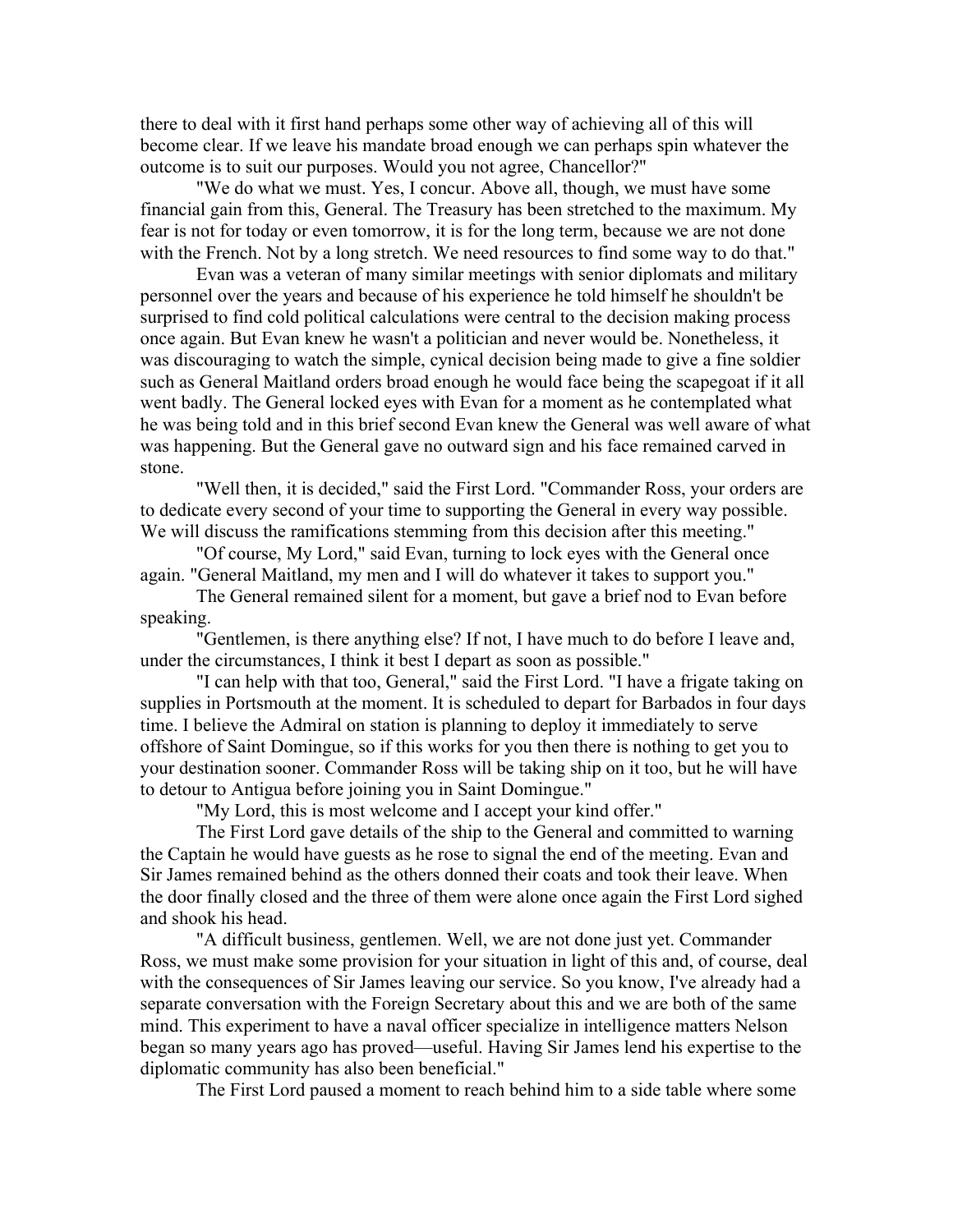envelopes were waiting on a tray. He shuffled through the envelopes as he turned back to speak again.

"My predecessors and I noticed you have served us well in this rather unorthodox arrangement over the years and have not once complained. Others have moved up the ladder of promotion because they are on open, active service while you have toiled in secret. But heaven knows we have found need for your services. Well, I don't know why we haven't done this sooner, but better late than never, *Captain* Ross."

The First Lord handed one of the envelopes to Evan as he finished speaking and he smiled for the first time that day. Evan stared at it for a moment in disbelief before reaching out to take it.

"If you don't waste any time you can make arrangements to get a new uniform before you depart, although they will likely charge an outrageous price for it. And yes, this commission means I desire you to assume the role Sir James has so capably performed for so long. Sir James and I are in agreement your workload will now be such you can no longer carry the added burden of running the day to day affairs of the Dockyard in Antigua, which means one of these two will have to take on the role."

The First Lord passed over the remaining two envelopes and Evan saw one bore the name of James Wilton, his second in command. The second envelope was for Timothy Cooke, the other Lieutenant that reported to Evan. A smile came to his face as he saw that both envelopes referred to his men as Commanders and, as Evan looked up, the First Lord nodded.

"Yes, the men serving with you deserve rewards too. It is up to you which of them will assume the overt role of running the Dockyard. Your men also need a third ship, which I have already arranged for. When you get to Barbados you will assume temporary command of *HMS Stalwart* and sail it to Antigua. It will require a refit and perhaps a few more men, but it will serve. This means you and your officers will each have your own ship. This last envelope has the orders you need to do all this."

Evan replied as he took the proffered envelope. "My Lord, I am at a loss for words. Thank you, on behalf of my officers and myself. We will do everything we can to reward your trust in us."

"Good, because I fully expect it."

"I will be staying on in London a little longer, so perhaps we can dine together tonight Comm—ah, Captain Ross?" said Sir James, laughing at himself. "Using your new title will take some getting used to. But we have much to discuss about the transition. And before I forget about this again, I trust the trading company I set up for you as cover for your ships is still serving you well?"

"It is, Sir James, and I would love to dine with you," said Evan, before turning to the First Lord. "Hmm, a question, if I may? Do you wish me to relocate to Barbados, My Lord?"

The First Lord looked at Sir James, who shrugged in response. The First Lord turned back to Evan.

"I think this is a matter for the two of you to sort out, Captain Ross. My only interest is in getting the job done. Aside from the obvious point your duties will continue in the Caribbean, where in the area you are while you do it is your business."

"Captain Ross?" said Sir James. "So you know, I plan to make myself available if you have need of advice at any time in the future. Deciding what kind of wine to drink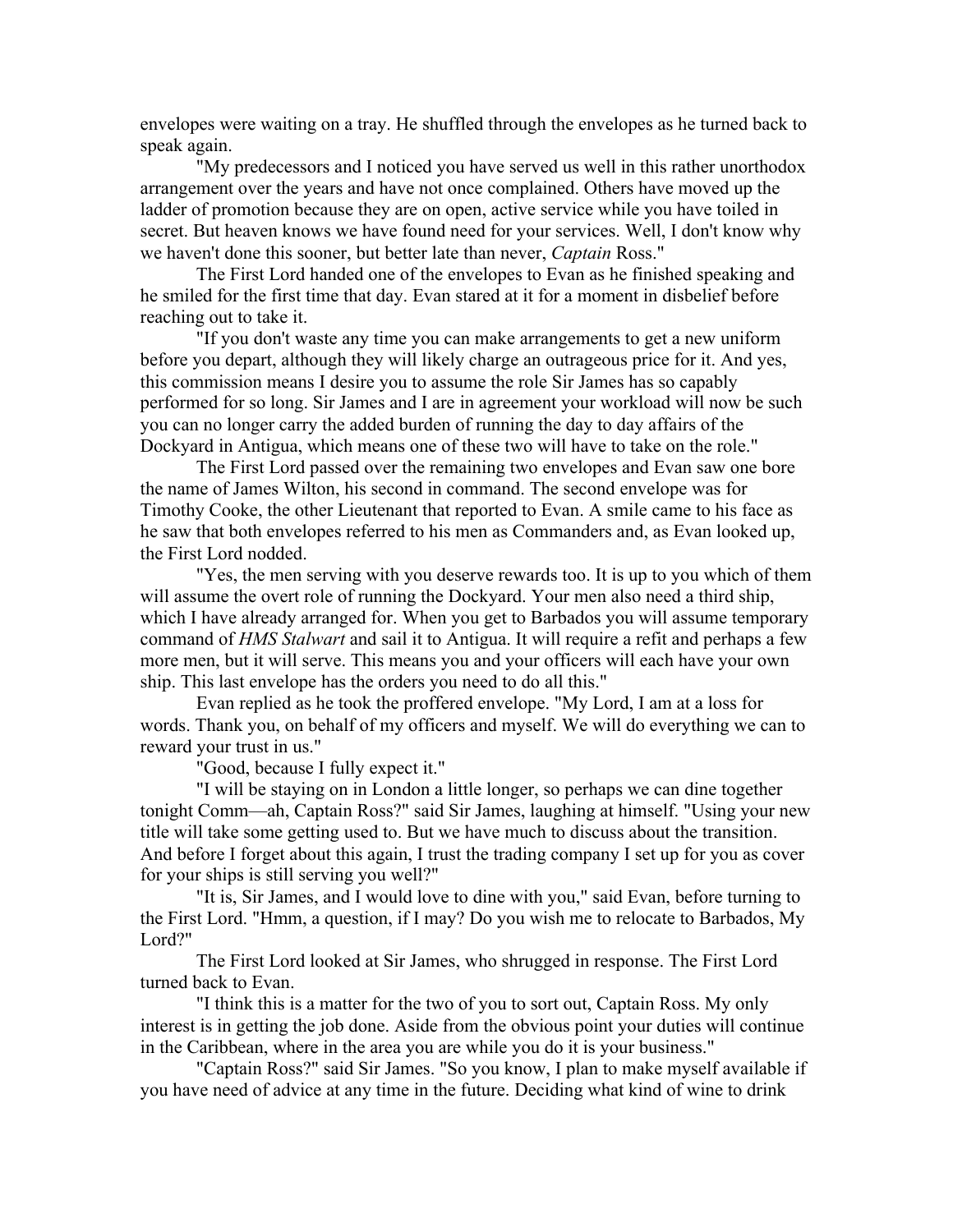with my dinner may be the most important decision I'll be making in future, but I don't plan to abandon you entirely. And now, I'm sure the First Lord has much to do and we should take our leave."

Evan made arrangements to meet Sir James at his club later the same evening after the two men left the First Lord. The coach driver's face lit as Evan appeared outside the gate and signaled for him. Others appeared trying to solicit his business, but Evan waved them away, barely registering the disappointed looks on their faces.

He was completely focused on the surreal new reality of being Captain Evan Ross, with the strange feeling he was walking on air.

\*\*\*

Two days later Evan left the warmth of the coach dropping him off in front of an entrance to a building in the Kensington area, not far from Hyde Park. A small walkway over a below ground level cellar led from the street to the arched doorway of what looked to be a well-maintained building giving no hint of what the interior might be like. Evan knocked and within a second of the door being opened he was enveloped in a long, crushing embrace from his sister Fran, before she finally relented and bustled him inside. After closing the door and taking his heavy coat she stepped back to look him up and down, before coming closer once again to give him another hug as the tears continued streaming down her face.

Evan knew he was holding back his own tears, because it was over twenty years since they last saw each other. Fran was only one year older than Evan, who was the youngest of the family. They were inseparable when they were young, because of the gap in ages between them and their two older brothers. Evan knew with his mother gone there was no woman Evan loved more than his sister, with the exception of his own wife Alice.

"My God, Evan," said Fran, finally stepping back to hold him at arms length. "You've grown so much, I hardly recognize you. You are not the young midshipman I remember any more."

"No, I am a Captain now, believe it or not," said Evan with a grin, as her mouth fell open in astonishment. "And you—my word, you are as beautiful as our mother was."

"A Captain? Evan, you have no idea how proud I am! But please, come in and let us sit near the fire. I'll make some tea and introduce you to your niece and nephew. It's about time you finally met them."

As they entered the sitting room Evan was grateful to see a fire was already burning on the grate in the fireplace. Sitting on chairs near the fire were two children who looked to be in their early teens and were obviously close in age. They both perked up and stared at the uncle they had never met with interest as he walked into the room.

The next two hours were a blur of conversation and reminiscence for Evan and his sister. Evan was unsurprised to hear his oldest brother John had major health issues and was not expected to live for many more years. When their parents passed away John, as the eldest, had inherited the minor family title, in keeping with the norm. What hadn't been normal was his blatant attempt to rob the rest of his siblings of their inheritance because his dissolute lifestyle demanded large sums of money to spend on gambling, women, and drink. Fortunately, he hadn't succeeded, but the dispute left bad feelings all around. Their older brother Francis would inherit some day if he survived being posted to India with the Horse Guards.

Having a chance for Evan to visit with his sister was welcome coincidence. Her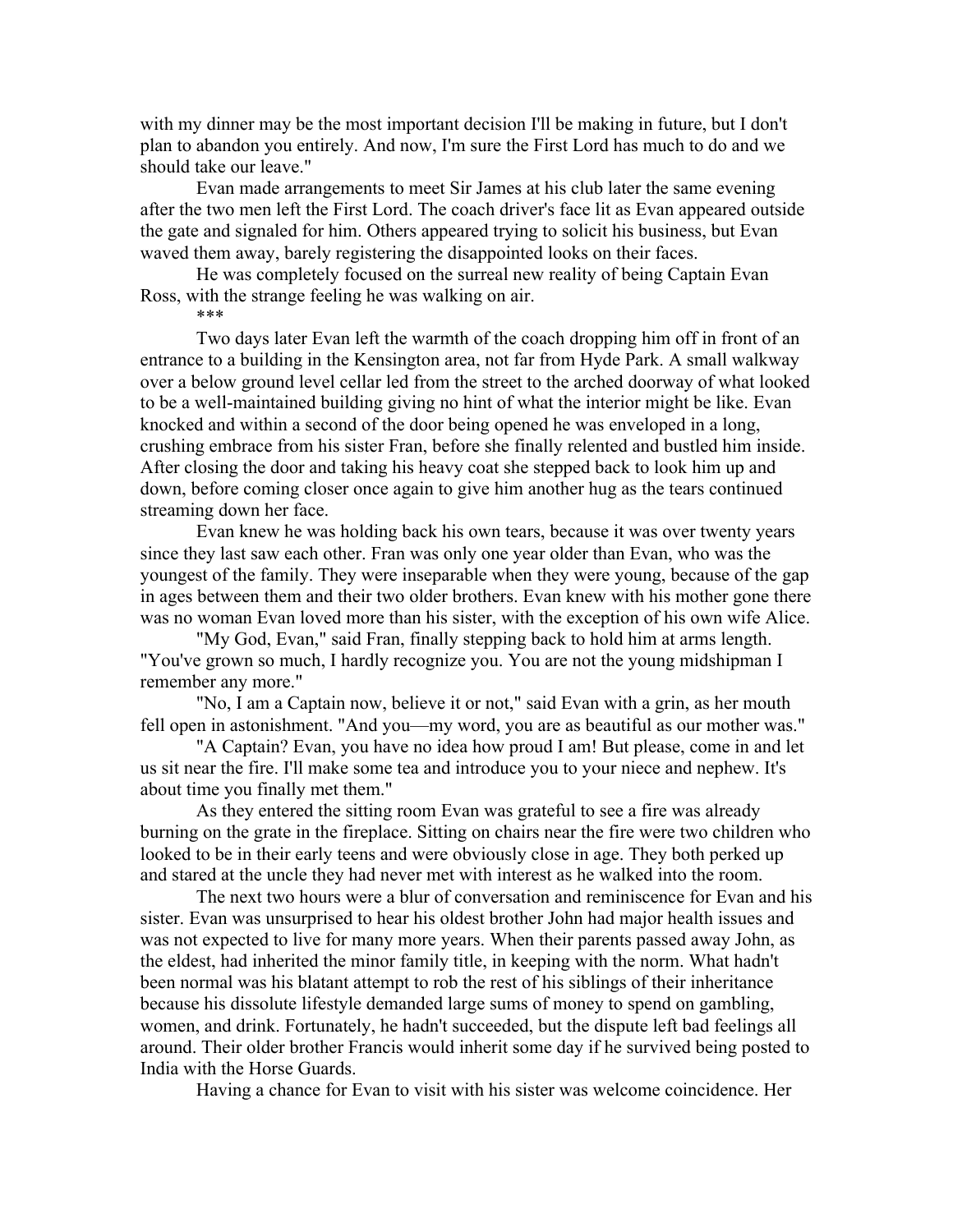husband Hugh, an officer with the 1st Foot, was stationed with the family in Gibraltar until recently. A promotion brought about an immediate transfer to Lower Canada, but Fran and the children weren't able to join him on the same ship. Arrangements for a merchant ship they could use to reunite them took longer than expected, which had meant Fran had to rent rooms in London. Fran was enormously grateful for a little time to visit family and friends in London and, most of all, to do some needed and welcome shopping for goods either impossible to get or prohibitively expensive in distant posts like Gibraltar or Canada.

Over dinner Evan regaled his niece and nephew with judiciously edited stories of his exploits in the Caribbean. The weather being consistently warm and pleasant all year round seemed a foreign concept to both of them, but his description of the fearsome wrath of a hurricane had everyone's eyes wide. Evan could see his nephew was hanging on every word of his experiences and he was certain the young man would follow his father's steps into some branch of the British military. His niece had a faraway look in her eyes as Evan talked of the crystal clear waters and beautiful beaches of the Caribbean.

The evening finally drew to a close as Evan looked at his watch and saw it was late. His sister knew he was making ready to leave and once again the tears came. She went with him to the door and they held each other in a long embrace before Evan finally pulled away and shrugged on his heavy coat.

"My God, Evan, when will we see each other again? Please tell me it won't be another twenty years."

Evan could only shake his head. "I wish I could, Fran. It is the times we live in, I suppose. This war with the French seems endless and I fear there is more to come. Such is our fates and we must face our destiny with courage. I will continue to write, of course."

Fran wiped the tears from her eyes with a handkerchief. "Hugh told me he thinks we will be posted to Montreal. I am having trouble imagining what it will be like to live in a city where the French outnumber us by so much, let alone how we will raise the children there. But you are right, of course. We do what we must. So please keep writing me, dear brother, and go now, before I start weeping like a little girl again. Remember us and remember I love you!"

"I love you, too," said Evan, embracing her one last time before walking out the door. And this time he didn't hold back the tears from flooding down his face as he stepped into the cold once again.

\*\*\*

Two days later Evan found himself standing on the quarterdeck of the frigate the First Lord had ordered to carry both himself and the General to Barbados. As he watched the frenetic, but orderly bustle about him he thought back to his arrival the day before. Evan had coached down from London and taken a room in The George Inn right outside the entrance to the massive Royal Navy Dockyards in Portsmouth. He marveled at the scale of the Dockyard facilities, as by comparison the Dockyard he managed in Antigua was miniscule. This place was a hive of constant activity and he knew there must be hundreds of workers dedicated to keeping the Royal Navy afloat.

The Inn was packed with officers both coming and going from Portsmouth. Many had brought wives and even children to stay with them while they awaited readiness of their ships. Evan had arranged to meet General Maitland at the Inn, whose Army uniform